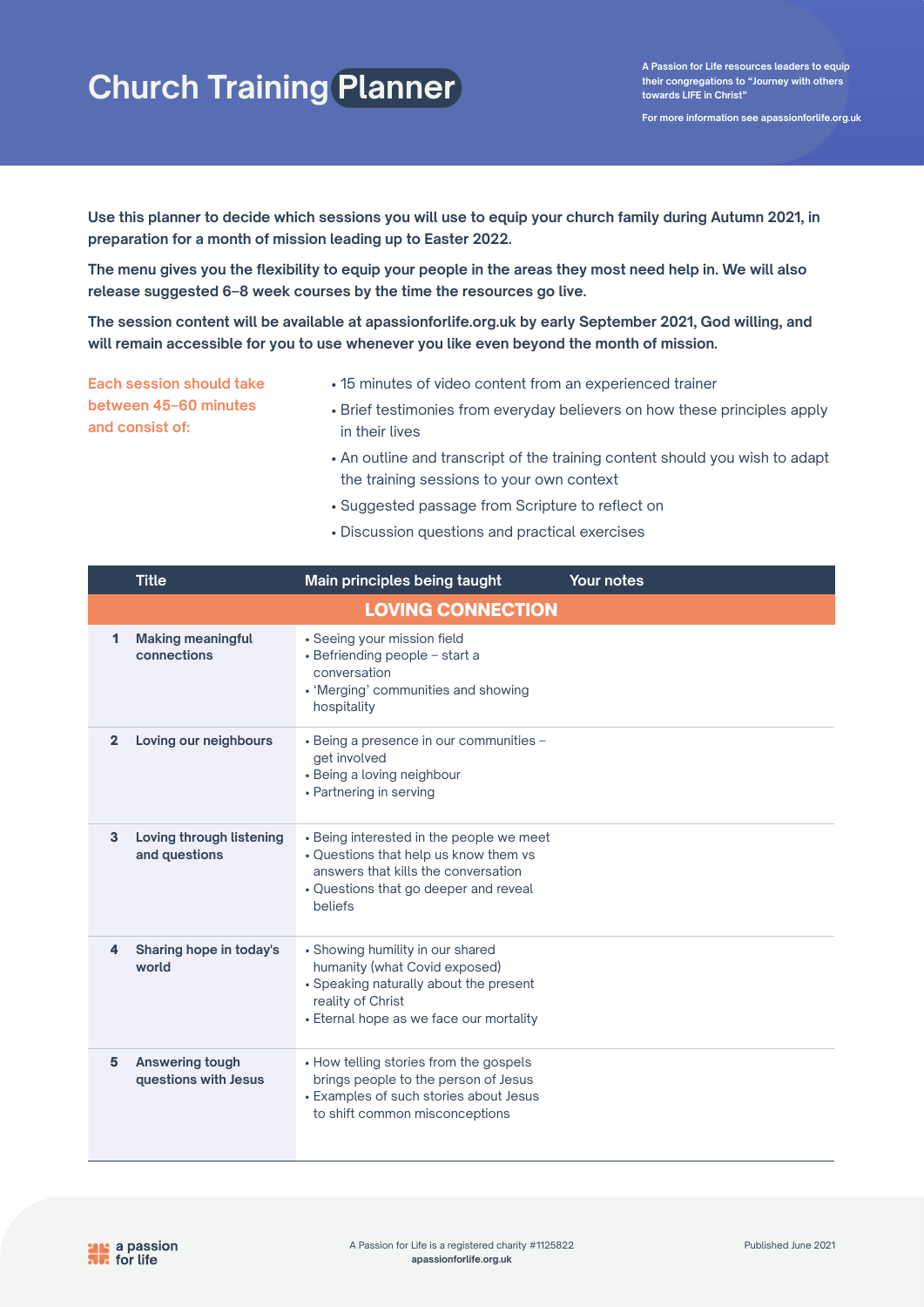|                   | <b>Title</b>                           | Main principles being taught                                                                                                                        | Your notes |  |  |
|-------------------|----------------------------------------|-----------------------------------------------------------------------------------------------------------------------------------------------------|------------|--|--|
|                   | <b>INTENTIONALLY BIBLE-DRIVEN</b>      |                                                                                                                                                     |            |  |  |
| 6                 | Why the journey is<br>needed           | • God has strategically placed you<br>where you are<br>• Why personal connection is so<br>important today<br>• Journeying with people towards LIFE  |            |  |  |
| $\overline{7}$    | God's heart for the lost               | • Made in the image of God<br>• Under His wrath<br>• No one beyond is grace"                                                                        |            |  |  |
| 8                 | God's role and ours                    | • God's Sovereignty<br>• Gospel Integrity<br>• Our Creativity                                                                                       |            |  |  |
| $\boldsymbol{9}$  | What is the gospel?                    | • Creator God<br>• The fall of man<br>• Christ the Redeemer<br>• Response - Repentance & Faith                                                      |            |  |  |
| 10                | Prayer in evangelism                   | • Lord of the harvest<br>• Closet Prayers, Corporate Prayers,<br><b>Constant Prayers</b><br>• Praying for 5                                         |            |  |  |
| 11                | Depending on the Holy<br><b>Spirit</b> | • You shall receive power<br>• Be filled daily<br>• The Holy Spirit's role of magnifying the<br>Lord Jesus                                          |            |  |  |
| $12 \overline{ }$ | God's Word in<br>evangelism            | • Making disciples is bringing to Jesus<br>• Jesus is made known in the Scriptures<br>• As we engage with Scripture we hear<br>the Shepherd's voice |            |  |  |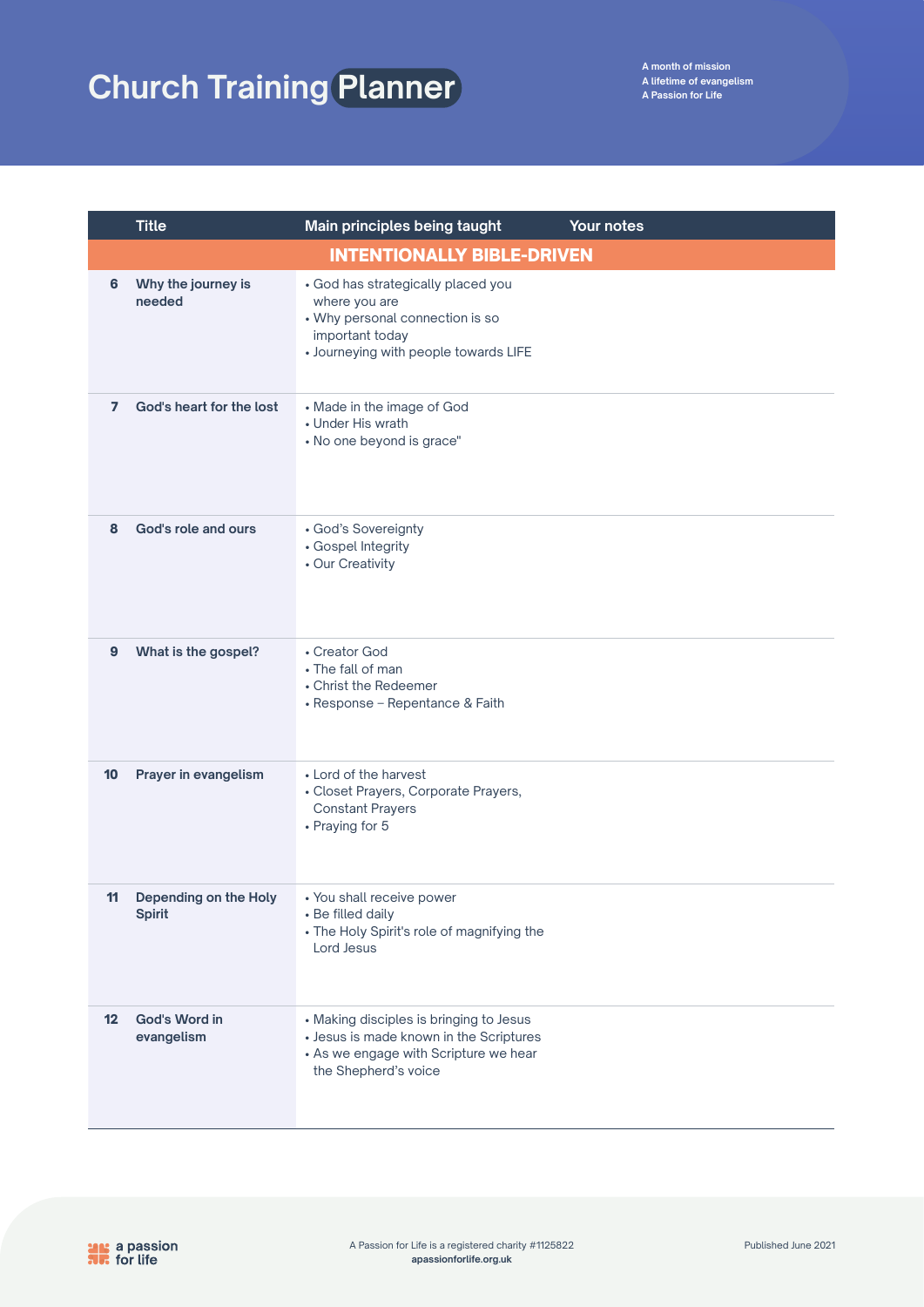|    | <b>Title</b>                                           | Main principles being taught                                                                                                                                                            | Your notes |
|----|--------------------------------------------------------|-----------------------------------------------------------------------------------------------------------------------------------------------------------------------------------------|------------|
|    |                                                        | <b>FAITHFUL WITNESS</b>                                                                                                                                                                 |            |
| 13 | <b>Right expectations and</b><br>crossing the painline | • What to expect when sharing the<br>gospel - hostility / hunger<br>• Motivation for crossing the painline<br>• How to keep crossing it                                                 |            |
| 14 | <b>Sharing God's Word</b><br>One to One                | • How to use The Word One to One (with<br>mention of other resources)<br>• How to get started - inviting<br>• How to keep going (partnering,<br>accountability, realistic expectations) |            |
| 15 | Making the most of<br>courses and events               | • When to use a course or event in the<br>journey<br>• How to invite, journeying with your<br>guest, hospitality<br>• Following up depending on response<br>and progress                |            |
| 16 | <b>Seasoning conversation</b><br>with the gospel       | • Finding the connection point<br>• How a gospel outline helps you<br>converse the gospel<br>• How to testify of God's current work in<br>your life                                     |            |
| 17 | Being a witness at work                                | • Why does work matter?<br>• How to be a witness in the workplace<br>• Navigating political correctness                                                                                 |            |
| 18 | Helping people become<br>Christians                    | • Praying to put your trust in Jesus<br>• Understanding the Lordship of Jesus<br>• The Holy Spirit and transformation                                                                   |            |
| 19 | <b>Engaging with different</b><br>cultures             | • Learning their context<br>• Communicating Bible truths in their<br>language<br>• Acknowledging wrongs and countering<br>preconceptions                                                |            |